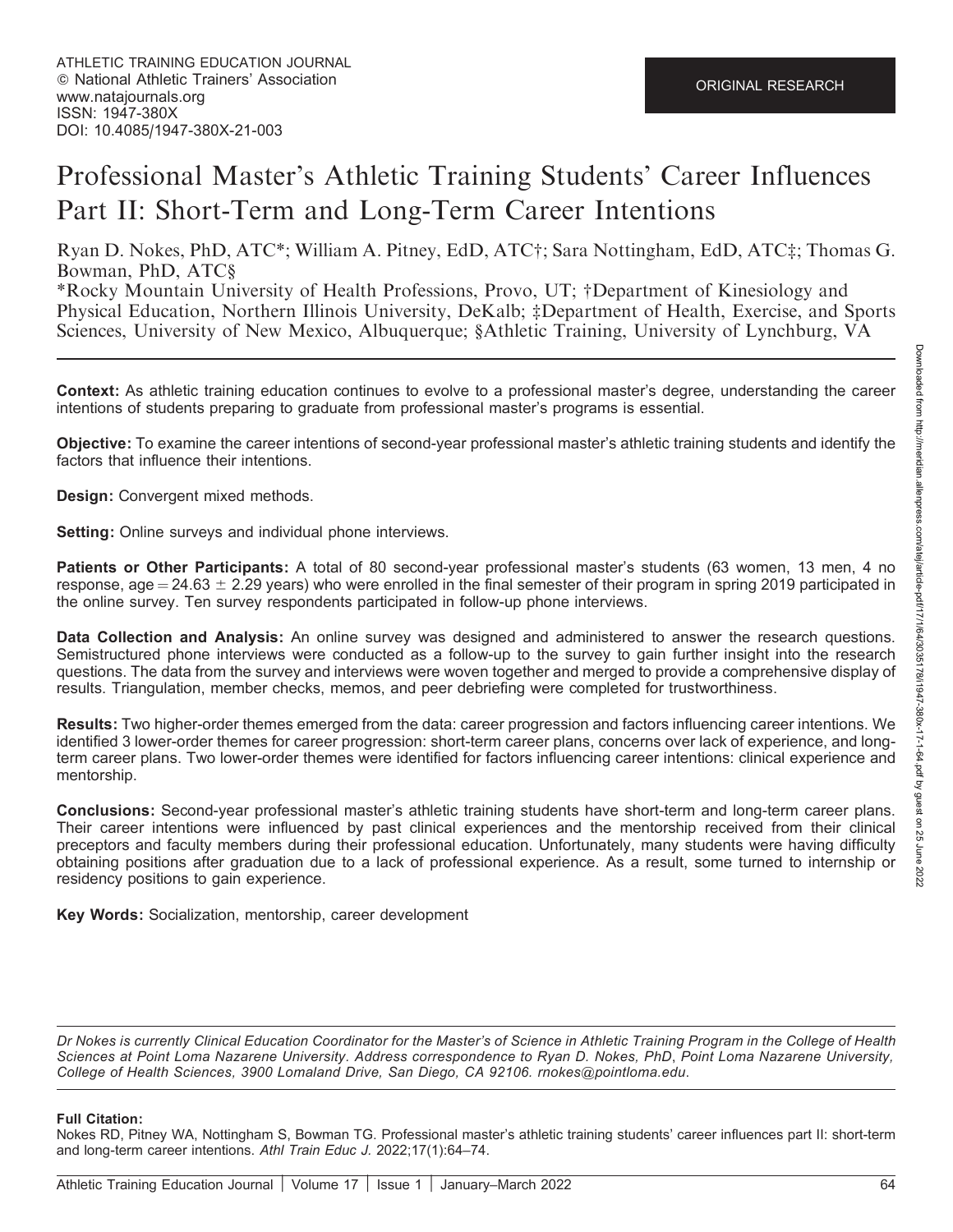## Professional Master's Athletic Training Students' Career Influences Part II: Short-Term and Long-Term Career Intentions

Ryan D. Nokes, PhD, ATC; William A. Pitney, EdD, ATC; Sara Nottingham, EdD, ATC; Thomas G. Bowman, PhD, ATC

#### KEY POINTS

- Second-year professional master's athletic training students are experiencing difficulty obtaining positions after graduation due to a lack of professional experience. As a result, some are turning to part-time, per diem, internship, or residency positions to gain experience.
- The long-term retention rate of second-year professional master's athletic training students is not fully known. Our findings indicate that only 43.7% of our participants are not considering another career besides athletic training.
- Factors influencing career intentions include previous clinical experience and mentorship from preceptors and faculty members.
- Athletic training educators should be intentional about placing students at clinical sites that model positive working environments, healthy work habits, and employ preceptors who are willing to mentor their students.

The career intentions of athletic training students after graduation have gained a great deal of attention in athletic training education research.1–6 The professional socialization experiences are considered critical factors in determining whether students want to enter the profession after graduation. For example, according to Mazerolle and Benes,<sup>7</sup> students are best socialized into the athletic training profession through diverse clinical experiences and mentorship by clinical preceptors. In professional bachelor's athletic training students, the impact of clinical preceptors on students' career intentions is well documented.<sup>1-4,7</sup> Clinical preceptors who served as mentors to students were considered foundational to the development of positive perceptions about the profession and profoundly influenced the students' career intentions after graduation.

In postprofessional athletic training students, clinical experiences played a critical role in their career intentions after graduation.5,6 Positive and negative graduate assistantship experiences were shown to either drive students toward a lifetime career in athletic training or cause them to choose a different career entirely.<sup>5,6</sup> Those who had positive experiences in postprofessional graduate programs believed graduate assistantships allowed them to learn the requirements of being an athletic trainer (AT) while slowly integrating themselves into the profession.<sup>5</sup> Meanwhile, graduate assistantships that highlighted some of the common negative aspects of the profession have caused students to seek careers in fields other than athletic training.<sup>6</sup>

The preferred work settings of professional bachelor's athletic training students and postprofessional athletic training students have also garnered attention in athletic training education research.<sup>4,5</sup> Neibert et al<sup>4</sup> examined the career intentions of senior athletic training students and recent graduates from athletic training programs. They found that of those participants seeking employment, 82% were seeking a career in athletic training with college or university as the

most desired setting, followed by high-school full-time or in a clinic or outreach capacity. Mazerolle and collegues<sup>5</sup> examined the career intentions of postprofessional athletic training students. They found that college was the most desired practice setting, followed by high school.

The career intentions of professional bachelor's and postprofessional athletic training students are well documented. However, there needs to be a new emphasis placed on the career intentions of professional master's athletic training students. In 2015, the Athletic Training Strategic Alliance announced that the athletic training professional education would transition from a bachelor's degree to a master's degree.<sup>8</sup> The ''Professional Degree in Athletic Training White Paper"<sup>9</sup> listed over 10 findings as to the rationale for the transition to a master's degree. One of the reasons listed suggested that professional education at the master's level would enhance student retention and improve athletic training career placement rates among graduates. The preliminary work of the "White Paper" authors,<sup>9</sup> along with the work of Bowman et al<sup>10</sup> and Ostrowski and Marshall,<sup>11</sup> indicated that graduates from professional master's programs have over a 90% career placement rate compared with a 75% career placement rate in traditional bachelor's programs. Higher career placement rates can be viewed as a major advantage of the professional master's degree, given that the US Bureau of Labor Statistics<sup>12</sup> predicts jobs within the profession will increase by over 20% by 2026.

The data on student retention and career placement rates found by the "White Paper" authors,<sup>9</sup> Bowman et al,<sup>10</sup> and Ostrowski and Marshall<sup>11</sup> offer an optimistic outlook on the profession as it transitions to the professional master's degree. However, further exploration into the career intentions of students graduating from these programs is still necessary. Therefore, the purpose of this study was to examine the career intentions of second-year professional master's athletic training students and identify the factors that influence their intentions.

## METHODS

This study was part of a more extensive investigation examining the influential factors contributing to second-year professional master's athletic training students' perceptions of careers in athletic training and their career intentions after graduation. Part  $I^{13}$  of this study focused the perceptions these students have toward athletic training, whereas this article focuses on their career intentions. In addition, individuals are encouraged to read Part  $I^{13}$  because it provides an in-depth description of the recruitment strategy and instrumentation used to collect the data.

## Research Design

We selected a convergent mixed methods research design for this study (Figure), $14,15$  collecting qualitative and quantitative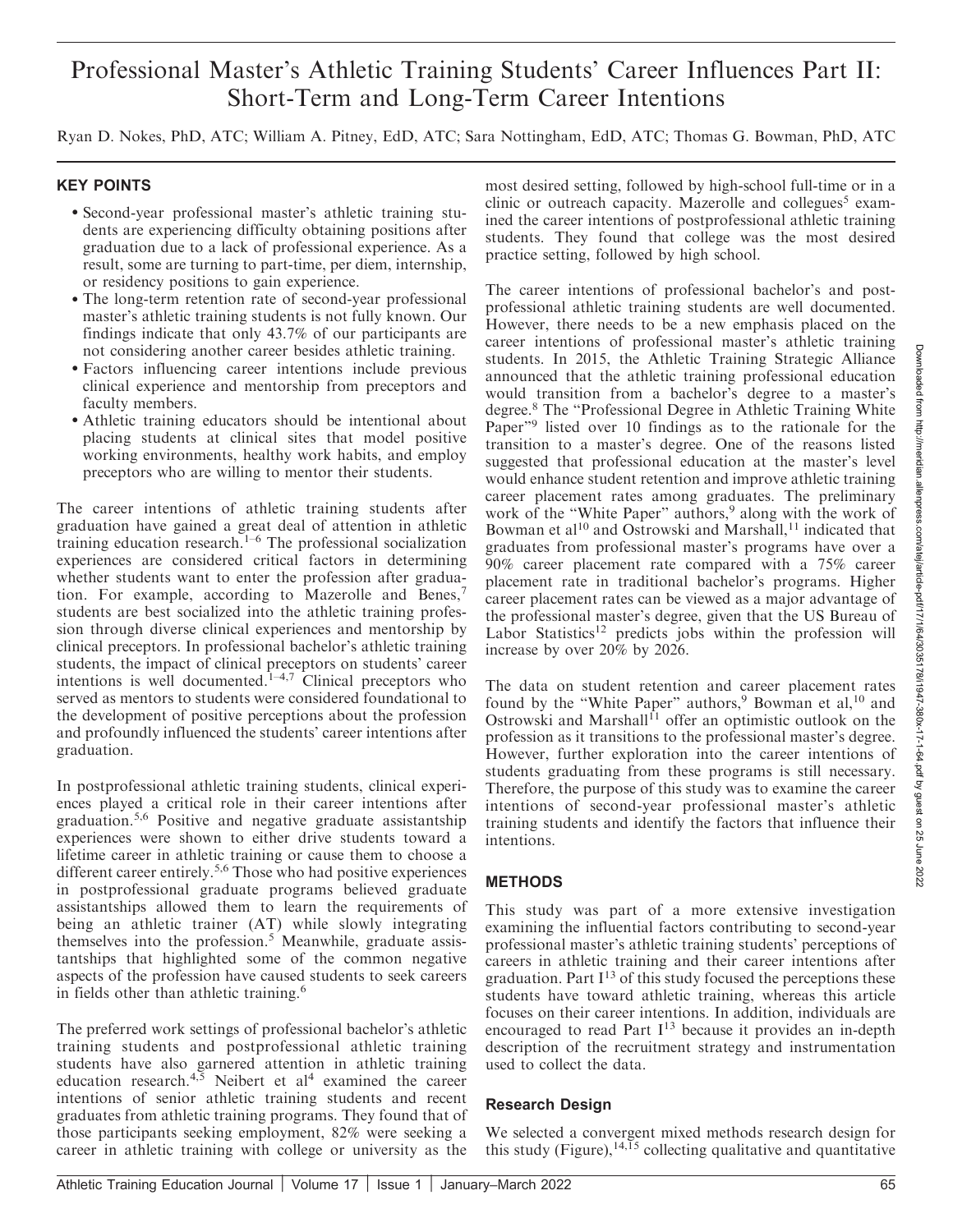Figure. Convergent mixed methods design.



data concurrently and giving the qualitative component a higher priority ( $\dot{\text{OLAL}} + \text{quan}$ ). We blended the findings to provide a more comprehensive understanding of the career intentions of second-year professional master's athletic training students and the factors that influence their intentions. This research design allowed us to triangulate the data and cross-validate the findings, thus offsetting the limitations that exist with each methodological approach.<sup>14,15</sup> Institutional review board approval was obtained before the start of data collection. Survey respondents and interview participants provided informed consent to be included in this study.

## **Participants**

A total of 80 participants (63 women, 13 men, 4 no response, age  $= 24.63 \pm 2.29$  years) completed the online survey. National Athletic Trainers' Association district demographic data can be viewed in Table 1. Participants were included in this study if they were in their final semester of a Commission

|  |  |  | Table 1. Survey Respondent Demographic Data |  |
|--|--|--|---------------------------------------------|--|
|--|--|--|---------------------------------------------|--|

| <b>NATA District</b>                  | n  | Percentage, % |
|---------------------------------------|----|---------------|
| 4                                     | 18 | 22.5          |
|                                       | 12 | 15            |
| $\frac{9}{3}$                         | 11 | 13.8          |
| 10                                    | 8  | 10            |
| 6                                     | 8  | 10            |
| $\overline{2}$                        |    | 8.8           |
| $\begin{array}{c} 8 \\ 5 \end{array}$ |    | 8.8           |
|                                       | 5  | 6.3           |
|                                       | 2  | 2.5           |
|                                       | 2  | 2.5           |
| Total                                 | 80 | 100           |

Abbreviation: NATA, National Athletic Trainers' Association.

on Accreditation of Athletic Training Education–accredited athletic training program at the start of data collection in April 2019. A total of 10 participants (8 women, 2 men) from the initial survey respondents elected to participate in the follow-up phone interviews. Data saturation was achieved after 10 interviews. Details regarding participant recruitment can found in Part I.13

## Data Collection Procedures

We developed an online survey to answer our research questions in the larger, overall study. The survey was validated using a content validity index (CVI) tool and had an overall CVI score of 0.98 (3.92  $\pm$  0.16) for relevance and an overall CVI score of 0.91 (3.64  $\pm$  0.32) for clarity.

Specific details about the survey and a further explanation of its validation process are presented in Part I.<sup>13</sup> The survey was administered via Qualtrics software, version July 2019. The participants completed the survey in an average of 18.5 minutes. At the end of the survey, the participants were asked if they would be interested in providing contact information to participate in a follow-up phone interview. The contact information form was not tied to their survey results.

We developed an interview guide similar to the online survey to answer our research questions in the larger study. The interview guide was validated using a CVI tool and had an overall CVI score of 0.98 (3.92  $\pm$  0.16) for relevance and an overall CVI score of 0.91 (3.64  $\pm$  0.32) for clarity. Specific details about the interview guide, how it was piloted, and a further explanation of its validation are explained in Part  $I<sup>13</sup>$ All interviews were conducted by 1 researcher and were audiorecorded using the NoNotes mobile application (https://www. nonotes.com/). The participants were given pseudonyms so their identities would remain confidential. On average, the interviews lasted 40 minutes. The interviews were transcribed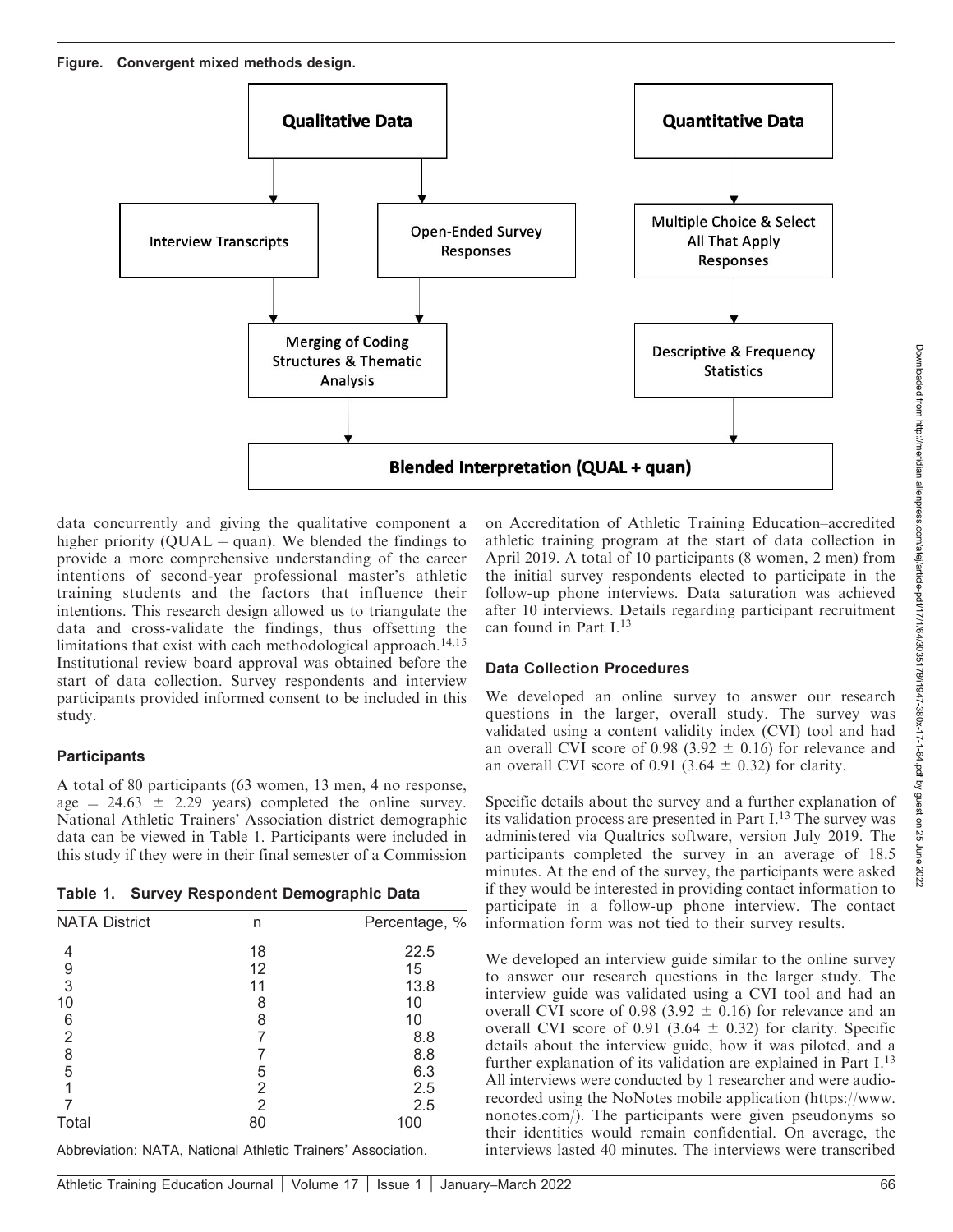by a third-party service (NoNotes) to reduce the potential influence of biases.

#### Data Analysis and Trustworthiness

We used descriptive statistics, specifically frequencies and percentages, to analyze the survey data to determine the career intentions of the survey respondents. In addition, frequencies were used to identify the most desired careers within athletic training and outside of athletic training. We included openended survey responses in the qualitative data analysis.

We used inductive content analysis for the textual data from the open-ended survey responses and interview transcripts.16 One member (R.D.N.) from the research team served as the primary coder and followed the inductive coding steps as described by Thomas<sup>16</sup>: preparation of raw data, close reading of text, creation of categories (themes), reduction of overlap and redundancy, and continued revision and refinement of category systems. The researcher read the survey responses and interview transcripts several times and coded the data accordingly.17,18 Common codes from the survey responses and interviews were created and merged when appropriate.14,15 After coding the data, the coding structure and common codes were discussed with another member of the research team until both were in agreement. From there, the common codes were placed into conceptual categories and emergent themes were derived.<sup>16–18</sup>

We then compared the emergent themes from the qualitative data with the descriptive statistics of the survey responses and further merged the data when the findings complemented each other or when similarities between the data were found.14 As a result, the quantitative and qualitative data were woven together to provide an integration of both methodical approaches into a comprehensive display of results.<sup>15</sup>

We established trustworthiness using a variety of methods including triangulation, member-checking, memos, and peer debriefing.17,18 The peer debriefing was conducted by an athletic training scholar with extensive expertise in qualitative research. The peer debriefer verified the coding strategies used along with their presentation in the results. An in-depth explanation of each method used to establish trustworthiness can be read in Part I.<sup>13</sup>

## RESULTS

The results of this study present a merged interpretation of the quantitative and qualitative findings. Two higher-order themes emerged from the survey and the interview data: (1) career progression and (2) factors influencing career intentions. Lower-order themes for career progression included (1) short-term career plans, (2) concerns over lack of experience, and (3) long-term career plans. Lower-order themes for factors influencing career intentions included (1) clinical experience and (2) mentorship. Each theme and its subthemes are discussed in the next section.

## Career Progression

Short-Term Career Plans. We defined short-term career plans as the survey respondents' and interview participants'

career intentions immediately after graduation. Frequency statistics of the employment settings participants planned to apply to after graduation are in Table 2. The top 5 settings in which students are seeking employment include (1) college athletics  $(60\%)$ ,  $(2)$  high school athletics  $(47.5\%)$ ,  $(3)$ orthopaedic physician's office (22.5%), (4) junior college athletics (21.3%), and (5) clinic/outreach setting (21.3%).

Concerns Over Lack of Experience. The interview participants expressed concern over their ability to apply for positions they desired after graduation due to their lack of professional experience. Multiple participants expressed frustration at the difficulty of obtaining positions in various settings because most positions required previous professional experience. When speaking of his desire to pursue an athletic training position in the military, Aaron said, ''I know that when I was looking at all those types of jobs, they required at least 3 to 5 years of experience. I knew I couldn't initially get those positions.'' Denise shared that she had similar experiences when she applied for collegiate positions, saying, ''I was applying to a lot of full-time positions and not getting them, which was really frustrating to me." She later said, "They want at least a year or two of experience.'' Kristen corroborated Denise's comments by saying, ''I don't necessarily see myself working full-time right off the gate because most positions require, or prefer, a couple of years of experience.''

Due to the difficulty of finding full-time positions, many participants turned to part-time or internship positions to gain professional experience. Rachael said, ''When I was applying for positions, everyone was telling me to go the internship route...I applied everywhere, high school, college, internship . . . and then I was offered an internship position.'' Denise applied for an internship because she was unable to get a fulltime position. She said,

If I'm able to do an internship this year, that counts as a year of experience and most jobs require at least 2 to 4 years of experience. After an internship, hopefully I do not have to do a second year, that would be ridiculous, but hopefully I go into an assistant athletic training position and then be full time with benefits.

Dana applied to internship positions as a backup in case she did not get a college or professional position. She said,

I applied to a couple of internship positions . . . but I was also applying for mainly college jobs. I applied for a couple MLS [Major League Soccer] and NWSL [National Women's Soccer League] jobs that were looking for assistant athletic trainer positions, but when I heard back from them, it was a no because of my lack of experience.

Julie is hoping to apply for a residency program in a hospital setting to gain experience to work in the industrial setting. She said,

This spring I'm looking to apply for a residency position at a hospital working in orthopedics and neurology . . . that'll really push me forward in understanding the pathways of pain and how the body works. Hopefully it will allow me to be taken seriously [for future positions].

Long-Term Career Plans. We defined long-term career plans as survey respondents' and interview participants' career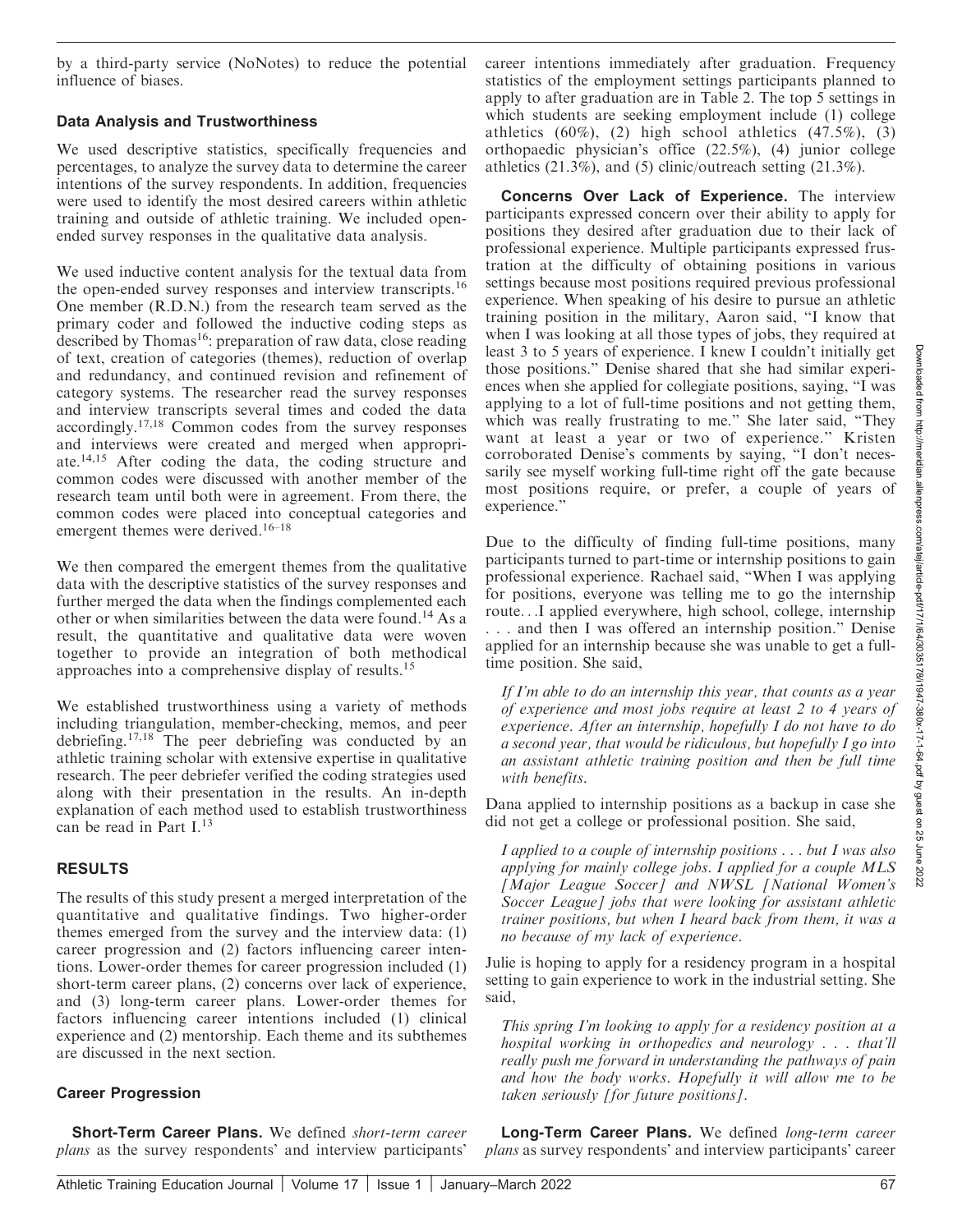#### Table 2. What Type of Athletic Training Positions Are You Currently Applying to or Plan to Apply to Immediately After Graduation? (Select All That Apply)

| <b>Practice Setting</b>                                                 | n  | Percentage, % <sup>a</sup> |
|-------------------------------------------------------------------------|----|----------------------------|
| Collegiate sports                                                       | 48 | 60                         |
| High school sports (full-time)                                          | 38 | 47.5                       |
| Physician's office (orthopaedics)                                       | 18 | 22.5                       |
| Junior college sports                                                   | 17 | 21.3                       |
| High school-clinic/outreach setting                                     | 17 | 21.3                       |
| High school-split teaching/athletic training                            | 12 | 15                         |
| Hospital setting                                                        | 11 | 13.8                       |
| Military                                                                | 11 | 13.8                       |
| Professional sports                                                     | 10 | 12.5                       |
| Industrial/corporate                                                    | 9  | 11.3                       |
| Performing arts                                                         | 9  | 11.3                       |
| Physician's office (setting other than orthopaedics)                    | 6  | 7.5                        |
| Service professions (eg, fire, police)                                  | 6  | 7.5                        |
| Health/fitness                                                          |    | 5                          |
| Research-athletic training related                                      |    | 5                          |
| Higher education teaching within an MS-AT program                       |    | 3.8                        |
| Junior college teaching-kinesiology or related                          | 3  | 3.8                        |
| Other (write-in)                                                        |    | 3.8                        |
| Chiropractic office                                                     |    | 2.4                        |
| I do not plan to apply for athletic training positions after graduation |    | 1.3                        |

Abbreviations: AT, athletic trainer; MS-AT, Master of Science in athletic training.

<sup>a</sup> The total response percentage is greater than 100% due to respondents' ability to select multiple responses simultaneously.

goals and the types of employment settings in which they see themselves having a lasting engagement. Frequency statistics of the employment settings second-year professional master's athletic training students wish to work in long-term are in Table 3. The top 5 settings they most want to work in longterm were (1) college athletics (61.3%), (2) high school athletics–full time  $(36\%)$ ,  $(3)$  professional sports  $(28.8\%)$ ,  $(4)$  orthopaedic physician's office (20%), and (5) the military  $(16.3\%).$ 

Most interview participants believed they would reach their career goals 5–10 years after graduation. It is interesting that many interview participants spoke of emerging settings as a long-term career choice. This was corroborated by survey data

|             | Table 3. What Type of Work Settings Do You Want to Work in Most, Long-Term, as an Athletic Trainer? (Select All |
|-------------|-----------------------------------------------------------------------------------------------------------------|
| That Apply) |                                                                                                                 |

| <b>Practice Setting</b>                              | n  | Percentage, % <sup>a</sup> |
|------------------------------------------------------|----|----------------------------|
| Collegiate sports                                    | 49 | 61.3                       |
| High school sports (full time)                       | 28 | 35                         |
| Professional sports                                  | 23 | 28.8                       |
| Physician's office (orthopaedics)                    | 16 | 20                         |
| Military                                             | 13 | 16.3                       |
| Higher education teaching within an MS-AT program    | 13 | 16.3                       |
| High school-clinic/outreach setting                  | 12 | 15                         |
| Performing arts                                      | 10 | 12.5                       |
| Junior college sports                                | 8  | 10                         |
| Junior college teaching-kinesiology or related       | 8  | 10                         |
| High school-split teaching/athletic training         | 8  | 10                         |
| Service professions (eg, fire, police)               |    | 8.8                        |
| Hospital setting                                     |    | 8.8                        |
| Physician's office (setting other than orthopaedics) | h  | 7.5                        |
| Industrial/corporate                                 | 6  | 7.5                        |
| Health/fitness                                       | 5  | 6.3                        |
| Research-athletic training related                   |    | 5                          |
| Chiropractic office                                  | 3  | 3.8                        |
| I do not plan to be employed as an AT                | 2  | 2.5                        |
| Other (write-in)                                     |    | 1.3                        |

Abbreviations: AT, athletic trainer; MS-AT, Master of Science in athletic training.

<sup>a</sup> The total response percentage is greater than 100% due to respondents' ability to select multiple responses simultaneously.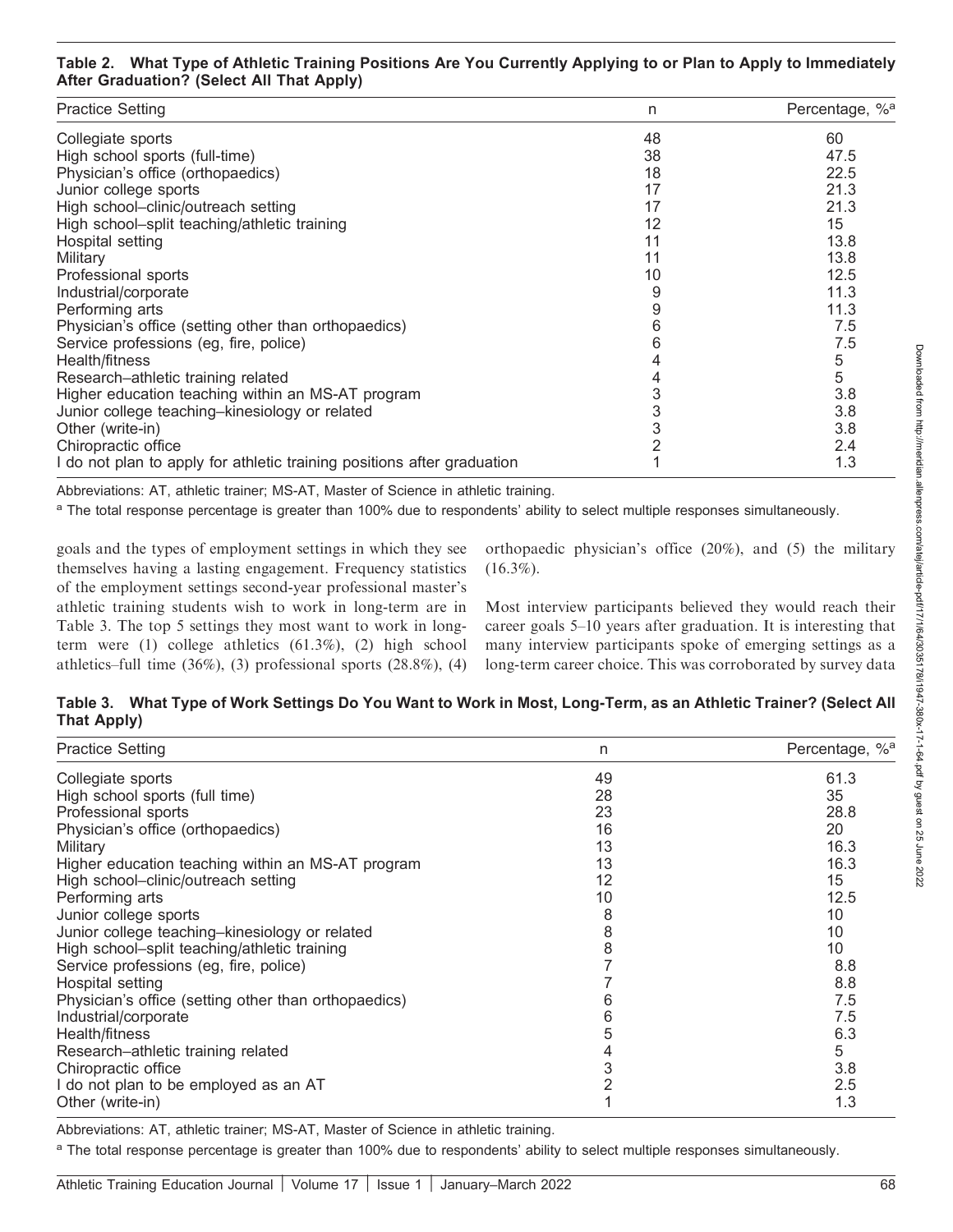#### Table 4. What Other Careers Would You Want to Pursue Besides Athletic Training? (Select Your Top 3 Choices)

| <b>Work Setting</b>                                            | n  | Percentage, % <sup>a</sup> |
|----------------------------------------------------------------|----|----------------------------|
| Physician assistant (PA-C)                                     | 15 | 34.1                       |
| Strength and conditioning coach (CSCS)                         | 13 | 29.5                       |
| Other (write-in)                                               | 12 | 27.3                       |
| Physical therapist (DPT)                                       |    | 20.5                       |
| K-12 education teaching                                        |    | 18.2                       |
| Physician (MD/DO)                                              |    | 13.6                       |
| Medical sales                                                  |    | 11.4                       |
| Higher education teaching-not AT related                       |    | 11.4                       |
| Personal trainer                                               |    | 6.8                        |
| Research outside of AT (eg, biomechanics, exercise physiology) |    | 6.8                        |
| I do not plan to pursue a career in the health care setting    |    | 4.5                        |
| Health and fitness instructor                                  |    | 2.3                        |
| Registered nurse (RN)                                          |    | 2.3                        |

Abbreviations: AT, athletic trainer; CSCS, certified strength and conditioning specialist; DPT, doctor of physical therapy; MD/DO, doctor of medicine/doctor of osteopathy; PA-C, physician assistant–certified.

a The total response percentage is greater than 100% due to respondents' ability to select multiple responses simultaneously.

that indicate the military as the fifth most selected long-term practice setting and performing arts as the eighth most selected practice setting. Aaron said, ''I know my end goal at some point is to get into public safety with the police, fire department, or military and somehow be involved in those professions as an athletic trainer.'' Denise's career goals are to work in performing arts. She said, "I'd really like to work with Cirque du Soleil. They have a lot of great openings. They have amazing shows, people, and that's honestly my dream job.'' Kelsey said,

I knew from pretty early on that I wanted to do industrial athletic training. I thought it was the closest to an outpatient physical therapy clinical and my experience of being a physical therapy aide. You get to work so autonomously, do your own clinical reasoning, and you get to treat the general population.

When discussing why Julie wanted to enter the industrial setting, she said,

I had an experience with my own family where my dad is a welder and my mom is a house cleaner and they're standing and bending and reaching all day long. They were in massive amounts of pain and I thought, let me show you what I can do to help you with that. All of a sudden, they're improving and they're going to work happy and their quality of life is better . . . they don't come home feeling tired, worn, and broken. So [when I started seeing] these changes is when I thought that there's not enough people out there protecting our workplace athlete [sic], because it's an endurance type sport  $\ldots$  just small adjustments can make a difference in their life so that their everyday job isn't their worst nightmare. I want them to be able to work pain free for the next 4 years.

When asked if students were considering any other careers besides athletic training, 43.7% responded no, 28.8% responded unsure, and 27.5% responded yes. Those who selected unsure or yes were asked a follow-up question about what other careers they were most likely to pursue. Frequency statistics of other health care careers participants were considering are presented in Table 4. The top 3 careers students were interested in pursuing were (1) physician assistant (34.1%), (2) strength and conditioning coach

(29.5%), and (3) other–write-in (27.3%). Write-in responses varied from health care administration to collegiate athletics administration and service professions (eg, police and fire).

We asked our participants why they wanted to pursue various careers outside of athletic training. When asked why she was planning on pursuing a career as a physician assistant, Natalie said,

What they're able to do, the [freedom] they're given, and the specialties they're able to have. I think they make, and not to say it's all about money, but they make a comfortable salary for what they do and unfortunately, athletic training doesn't offer that and that played a big part in it for me.

Kristen corroborated Natalie's career goals by saying,

I eventually want to work as a physician assistant in orthopedics. But having said that, I do really still love athletic training. I don't love the hours and I've actually talked to a couple physician assistants who have a degree in athletic training.

Sarah is planning to pursue a PhD with a specialization in spinal cord injuries. She had the following to say about her career goals:

After the PhD program, I am going to apply to work at a university. I want to work as a professor and do work as a researcher . . . but yeah, that's my ultimate goal is to find a university that's able to fund the research I want to do, be able to teach, but also to just afford life.

When asked if she wanted to pursue a faculty position in an athletic training program or in kinesiology, she said, ''I'm definitely between the two . . . there's a part of me that enjoys kinesiology, and rehabilitation and exercise science, but I think a piece of me will always try to be involved in athletic training.''

The participants' main reasons for pursuing a career outside of athletic training was consistent with the survey respondents' reason. Frequency statistics of the factors causing survey respondents to consider careers outside of athletic training are presented in Table 5. The top 5 factors were (1)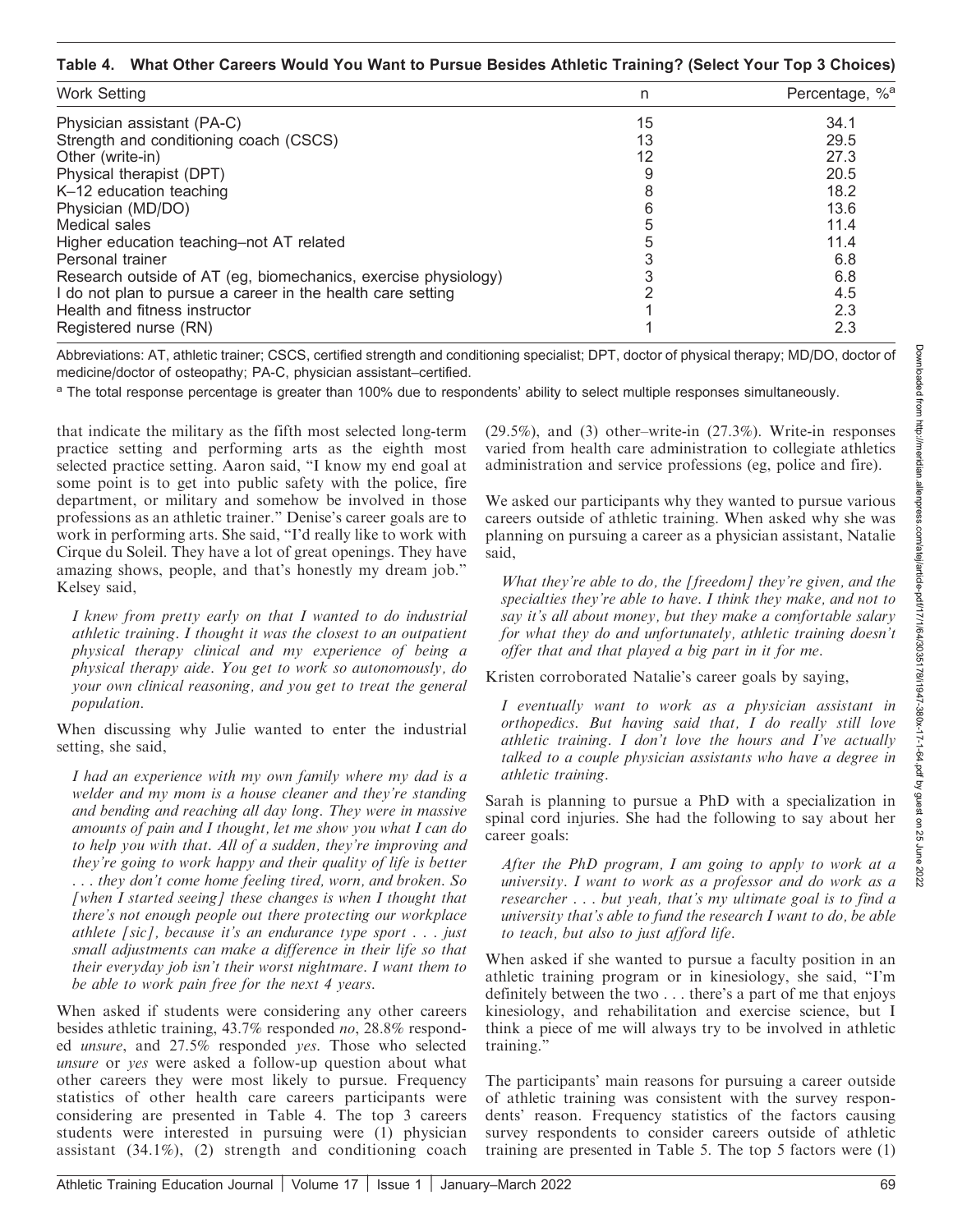#### Table 5. Why Will You Not Purse a Lifetime Career in Athletic Training? (Select All That Apply)

| Response                                                             |    | Percentage, % <sup>a</sup> |
|----------------------------------------------------------------------|----|----------------------------|
| Low salary                                                           | 26 | 63.4                       |
| Long hours/inconsistent schedule                                     | 22 | 53.7                       |
| Inability to have work-life balance                                  | 16 | 39                         |
| Inability to have a family                                           | 12 | 29.3                       |
| Lack of awareness or appreciation for the profession                 |    | 22                         |
| Stepping-stone profession (or planning to pursue another profession) |    | 12.2                       |
| Negative public perception of the profession                         |    | 9.8                        |
| Career advancement opportunities outside of the profession           |    | 7.3                        |

<sup>a</sup> The total response percentage is greater than 100% due to respondents' ability to select multiple responses simultaneously.

low salary (63.4%), (2) long hours/inconsistent schedule  $(53.7\%)$ ,  $(3)$  inability to have work-life balance  $(39\%)$ ,  $(4)$ inability to have a family (29.3%), and (5) lack of awareness or appreciation for the profession (22%).

#### Factors Influencing Career Intentions

**Clinical Experiences.** Positive and negative clinical experiences were factors that heavily influenced career intentions, according to survey respondents and interview participants. Positive clinical experiences contributed to participants wanting to pursue a career in that setting. One survey respondent said,

I had 2 days of surgery observation and instantly was drawn to it. Even if I do not pursue an MD/DO I would like to be involved in operating procedures in some way. I think the disconnect from some of the team physicians that I observed from their athletes and the athletic trainers working under them made me want to be better than that. Athletic trainers deserve a team physician that actually cares about them and their athletes.

Another survey respondent who would like to work in the military setting as an AT said, ''Working with the ROTC/ military leadership learning group on campus. They are not the traditional athletics population, but it showed me how much more a military population can benefit from the services of an AT.'' The interview participants shared similar experiences. Aaron's career goal is to work as an AT for the military, fire department, or police department. He described how a clinical rotation of working at a university health center shaped his professional goals, saying,

I previously had only done a high school clinical rotation and didn't really like it and I was unsure about what I wanted to do. Because [the university health center] was a different setting, it almost felt like a regular rehab clinic where people would come in. It definitely wasn't anything similar to a university athletic training room or anything like that. It was completely different, and I really enjoyed it. It took me a little bit to adjust but I think it made me realize I should start looking at different settings that might be more clinic oriented. We got a variety of people so we had very few minors that would need parental consent, we would get a lot of university students and then elderly people as well. [I thought to myself] I think I could do this. I'm enjoying it and finding success. That turned me toward looking at those nontraditional types of settings.

Negative clinical experiences contributed to participants not wanting to pursue a career in that specific setting. One survey respondent said, ''I always thought I wanted to work college football, then I had a college football rotation. And now my goals have changed.'' Another survey respondent said,

College setting—both of my college clinical rotations (one Division II, one Division I-A) turned me away from ever working in a college setting. The work-life balance was terrible, the teams were both understaffed on the sports medicine side, budgets were very low, etc.

The interview participants shared similar experiences. When speaking about a negative experience at a high school rotation, Julie said,

It definitely confirmed that I did not want to work in a high school. Mainly because parents, as much as they love their kids and as much as they're trying to help, can really just push back too much. I realized I needed to work with patients who can make decisions for themselves. I know that [athletic training] was where I wanted to be, but I definitely didn't belong at a high school.

Dana shared similar feelings after a negative experience during her high school rotation by saying,

Yeah, it made me not want to work at the high school level. I just don't have much interest to have to deal with parents when my main concern is the athlete. I would say that kind of prevented me from wanting to work at the high school setting or in a setting where I would have to deal with minors.

Mentorship. Mentorship from clinical preceptors and faculty members was another influential factor contributing to career intentions amongst survey respondents and interview participants. Of survey respondents, 61% indicated that clinical preceptors were influential to their career intentions. Many survey respondents shared experiences of their preceptors mentoring them by giving them advice, ''sharing past experiences,'' and ''preparing them'' for the professional world through skill development. The interview participants shared similar experiences with their preceptors. When speaking about her preceptor, Sarah said, ''His confidence in me really had a positive impact on my work quality and gave me confidence in myself to apply to jobs, internships, and schools after I graduate.'' Shawn said the following about his high school preceptors:

They gave me a lot of autonomy and allowed me to really grow as a clinician. I could go to them when I had questions or needed help, and they didn't just make me watch on the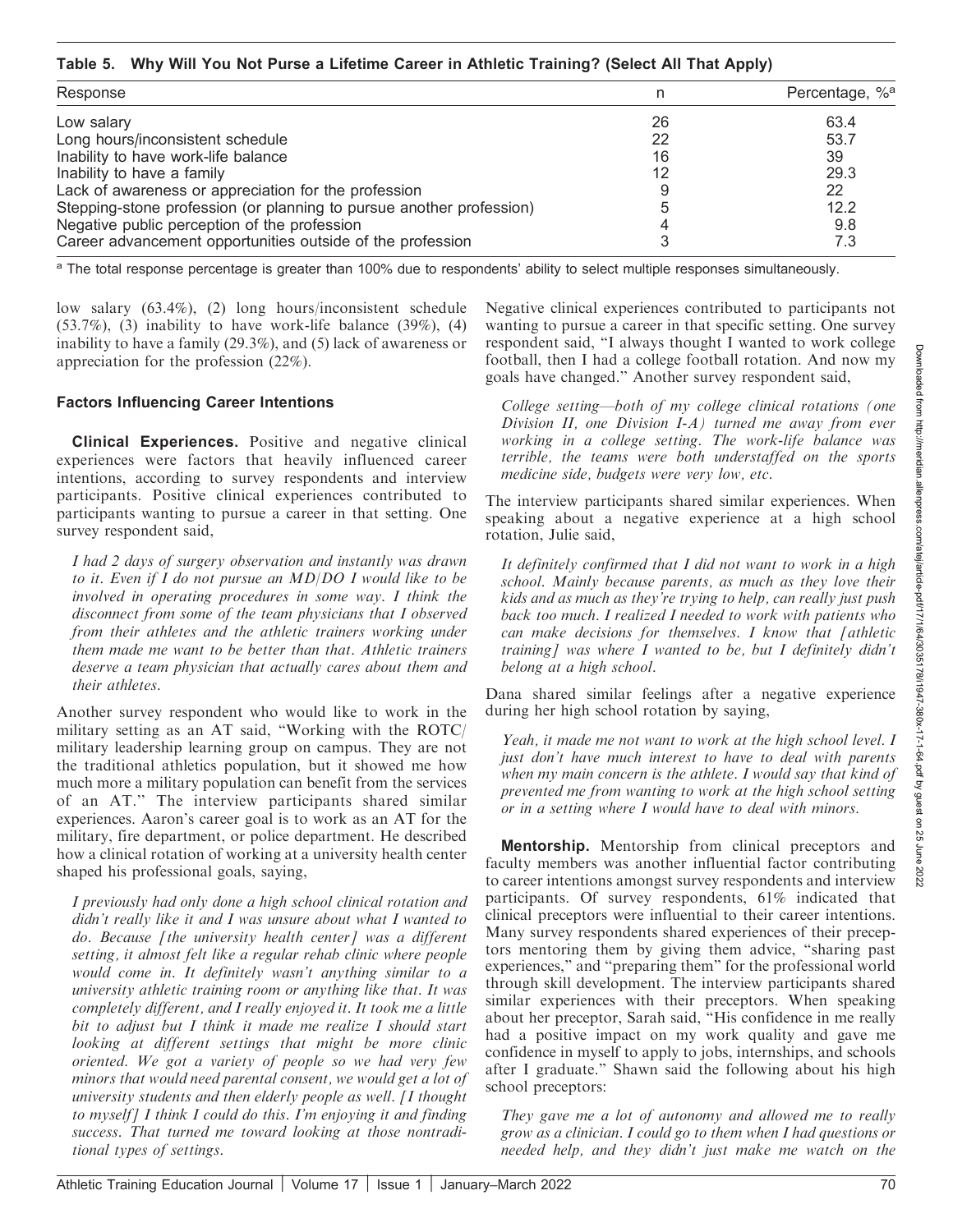although the school had quite literally nothing but an ice machine in the cafeteria, he made me the most resourceful

patients].

saying,

athletic trainer and clinician in general that I ever could be. I owe a lot to him.

sideline. They allowed me to actually practice [my skills on

Natalie shared her experience with her high school preceptor,

My first preceptor was the smartest man I've met  $\ldots$ 

Rachael explained how her high school preceptor was a role model, saying:

She was also a great example of being an athletic trainer, but still having a life outside of her profession. I feel like so many athletic trainers are like, ''Nope. I'm an athletic trainer. I can't have a life.'' She was definitely not that way. She was married. She had a family. And she was just a great example of being a person who chose athletic training as a career. And everything about that rotation was positive. I mean, every day was fun. Even in a hard time, we just worked through them and got the job done.

Of survey respondents, 45% indicated faculty members played an influential role in the development of their career intentions as well. Many survey respondents described experiences of faculty members mentoring them by giving them "career advice," helping them grow professionally, teaching them the foundational knowledge required to be an AT, ''mentoring them'' during research projects, and ''sharing past experiences.'' The interview participants also spoke highly of their athletic training faculty members and shared stories of their interactions with them. Aaron described conversations he would have with his program director, saying:

I had several conversations with him where we would just talk about life, about what I wanted to do outside of athletic training, what I wanted to do with my life, whether it was family, friends, location, stuff like that. Then he said the types of things that you want with life is more possible through this type of setting, so you should look more into that or this or things like that.

Julie described how her program director helped her career intentions, saying,

She would set up interviews with someone in the field that did what I wanted to do. I got to talk to athletic trainers in the military, and other athletic trainers who became mentors. She would help me find people at district meetings so I could go up and meet them in person . . . but I appreciate that no matter how many times I changed my mind, she was like, ''Okay, this is the new game plan.'' She never said, ''I can't believe you're changing your mind again.'' It was always, ''Okay, here we  $g_0$ ."

Natalie described why her clinical education coordinator was so influential to her future career intentions by saying:

He was able to listen to where we thought we wanted to go [career wise] and was able to put us in specific clinical settings with specific preceptors because he thought they would help us improve in a specific area the most so we could get [to our career goals]. He tried so hard to help us get to where we wanted to be, you know? The fact that he actually

listened to us and was able to say, ''Okay, this is what we're going to do to help get you here'' and ''If you need anything else like help in the application process, let me know.'' I can't tell you how many applications I put him on as a reference and then  $I$  would talk through  $I$  the application process $I$  with him and he was just fantastic.

From the data presented, the clinical experiences and mentorship provided to our participants by both preceptors and faculty were critical factors that influenced their career intentions. Furthermore, these factors can be positive or negative and either drive students toward a career in athletic training or encourage them to pursue a career in a different profession entirely.

#### **DISCUSSION**

The purpose of this study was to examine the career intentions of second-year professional master's athletic training students and identify the factors that influence their intentions. Our study suggests that students graduating from professional master's athletic training programs have short-term and longterm career plans but are concerned over lacking the professional experience that would qualify them for some employment positions. They hope to progress in their careers over the next 5–10 years to ultimately reach their career goals. Their career intentions were influenced by previous clinical experiences and mentorship from clinical preceptors and faculty members.

#### Career Progression

**Short-Term Career Plans.** Our survey respondents indicated the most desired athletic training employment settings immediately after graduation were college, high school–full time, orthopaedic physician's office, junior college, and high school–clinic/outreach setting. This study was the first to examine the types of employment settings that professional master's athletic training students are seeking after graduation. Our findings suggest that second-year professional master's students are most interested in traditional athletic training employment settings after graduation. Though our interview participants intended to apply positions regardless of the type of employment (full time or part time) and job setting, they had a desire to seek immediate employment in job settings that matched their long-term career aspirations. Some participants wished to stay in specific regions, whereas others had no preference on where they lived and worked.

Concerns Over Lack of Experience. Many of our interview participants had concerns about their qualifications for employment due to their lack of professional experience. Our interview participants were worried about the number of full-time athletic training positions that required 3–5 years of professional experience. They hesitated to apply for these positions because they believed they were unqualified and would not be considered by employers. To our knowledge, this is a new theme that has yet to emerge in athletic training education literature and should be an area of concern for the athletic training profession because there are limited options for students who are graduating from professional master's programs to gain professional experience. Perhaps employers are still designing positions with professional bachelor's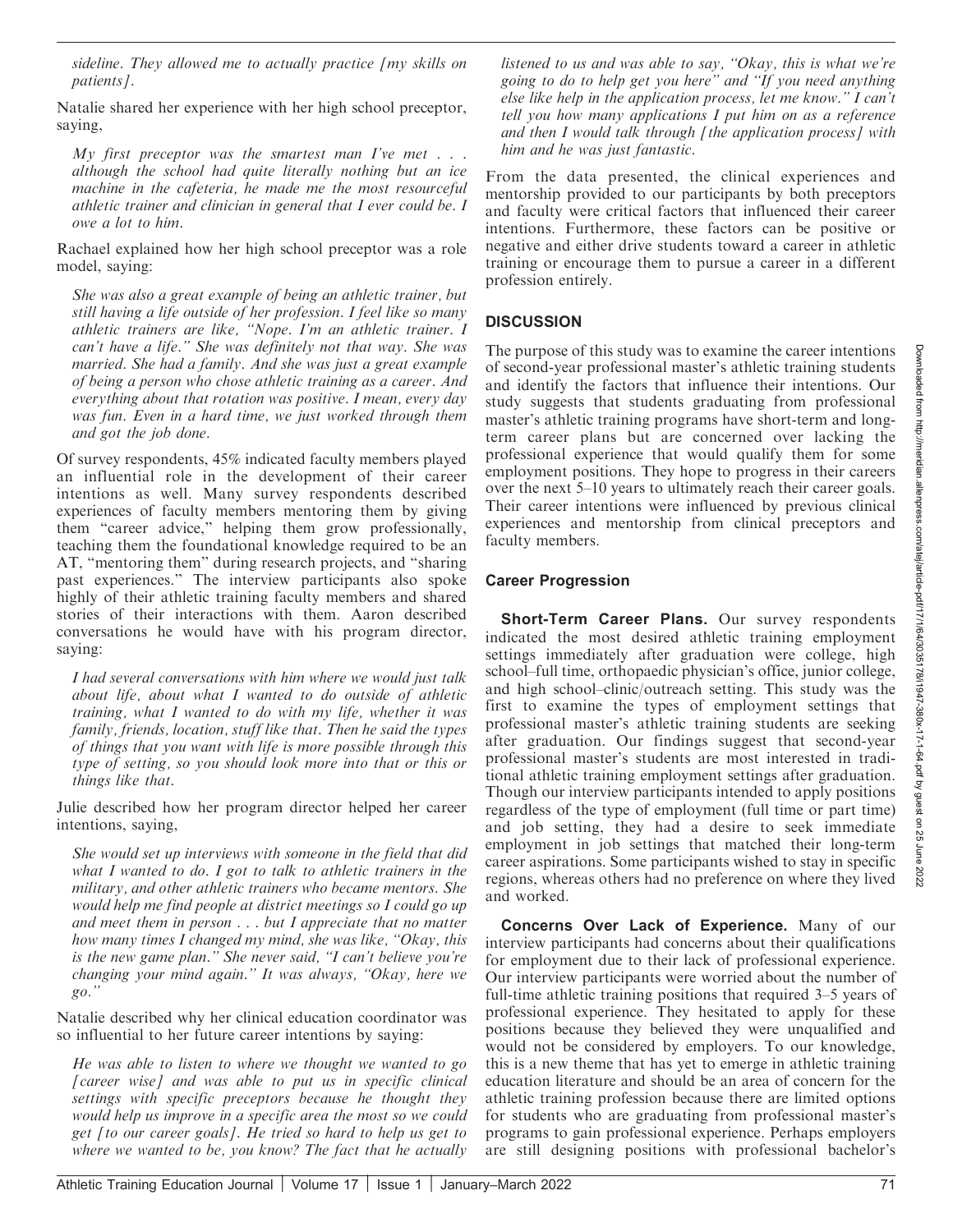students in mind. Unlike professional master's students, those who are graduating from professional bachelor's programs can enter a postprofessional program with a graduate assistantship to gain professional experience. As a result, professional bachelor's students who then move to a postprofessional program may be more qualified for full-time positions because they have professional experience as a graduate assistant AT in addition to a master's degree.

To gain professional experience, many interview participants were seeking part-time positions, per diem opportunities, internships, or residencies. This may explain why an orthopaedic physician's office was the third most desired employment setting and high school clinic/outreach was the fifth most desired employment setting among our survey respondents. Unfortunately, there is a limitation to our findings because we combined internships and residencies in our survey questionnaire. Internships are specifically designed for recent graduates seeking professional experience, whereas residences are designed to create specialists within a specific area of clinical practice.<sup>19</sup> It is possible our participants did not fully understand the purpose of athletic training residencies given that they often spoke of internship and residencies together or used internships and residencies interchangeably. As a result, we could not determine which route was more desirable for professional master's athletic training students. Therefore, we suggest future researchers explore internships and residencies and their roles in career progression of professional master's athletic training students. Perhaps internships will become the de facto route to gain professional experience after graduation for professional master's athletic training students.

Long-Term Career Plans. Our respondents indicated that the most desired long-term athletic training employment settings were college, high school, professional sports, orthopaedic physician's office, the military, and higher education teaching in an athletic training program. Many interview participants believed they would reach their career goals 5–10 years after graduation. Our findings were similar to the findings by Neibert et al<sup>4</sup> and Mazerolle et al.<sup>5</sup> They found that the 2 most desired employment settings by professional bachelor's and postprofessional athletic training students, respectively, were college followed by high school. Even though the professional degree requirements are changing from the bachelor's level to the master's level, it appears the most desired long-term employment settings of professional master's athletic training students are still within traditional athletic training practices.

Unique to our study was the rise of interest in the professional sports setting as a long-term employment option. Perhaps students pursuing a professional master's degree want to achieve the highest level of competitive sports more than those who pursue a professional bachelor's degree. In addition, our participants showed a strong interest in pursuing long-term employment in emerging settings such as orthopaedic physician's office, the military, and performing arts. In fact, 2 of the top 6 most-selected, long-term career choices were in emerging settings (orthopaedics physician's office and the military). Our interview participants were attracted to these types of settings because of the ability to have a more desirable work schedule and the ability to treat patient populations other than athletes. We suggest that professional master's athletic training programs offer a variety of clinical rotations in traditional and emerging settings so students can be exposed to the multitude of practice settings within athletic training and make well-informed career decisions after graduation.

One area of concern is our survey respondents' uncertainty regarding a long-term career in athletic training. Only 43.7% of survey respondents said they were not planning to pursue another career besides athletic training. The top careers outside of athletic training according to our survey respondents were physician assistant, strength and conditioning coach, service professions (the military, fire, and police), and athletics administration. Our findings were like Neibert et al,<sup>4</sup> who found that the top 3 careers for athletic training students outside of athletic training were physical therapist, physician assistant, and careers entirely outside of health care. According to some of our participants, working as a physician assistant is a natural career to follow athletic training because of their similar roles in orthopaedic practice. However, physician assistants have a wider range of skills and specializations, along with better salaries and work schedules, than athletic trainers, which makes it a more attractive longterm career.

In Part  $I<sub>13</sub>$  we discussed how second-year professional master's athletic training students associate a career in athletic training with negative perceptions such as low pay, long hours and inconsistent schedules, and the inability to have work-life balance. These negative perceptions could be contributing to their hesitation to pursue a long-term career in the profession. To combat this, athletic training programs should ensure that their faculty and clinical preceptors are advocating for the positive aspects of the profession while still providing realistic expectations of a career within athletic training. In addition, athletic training programs should expose students to clinical sites that model positive working environments and healthy working habits to show that not all careers in athletic training are associated with these negative perceptions.<sup>13</sup>

## Factors Influencing Career Intentions

Clinical Experience. There is a strong foundation of evidence to support the importance of clinical experiences and their influence on athletic training students' perceptions of the profession,<sup>1</sup> their career intentions after graduation,<sup>2-6</sup> and their perceived preparedness to enter the workforce.<sup>7</sup> Our findings strengthen the body of research on the significance of clinical experience because we found it to be one of the key factors influencing professional master's athletic training students' career plans after graduation.

We found that positive clinical experiences either confirmed career intentions in a specific employment setting or sparked an interest in a new employment setting or career field. For example, some participants were interested in pursuing an athletic training career in a college or high school setting and their clinical rotations in those settings confirmed their career aspirations. Meanwhile, other participants discovered new career aspirations after their clinical rotations. For example, those who had wanted to pursue an athletic training career in emerging settings were often first exposed to those settings through their clinical rotations. Our findings further highlight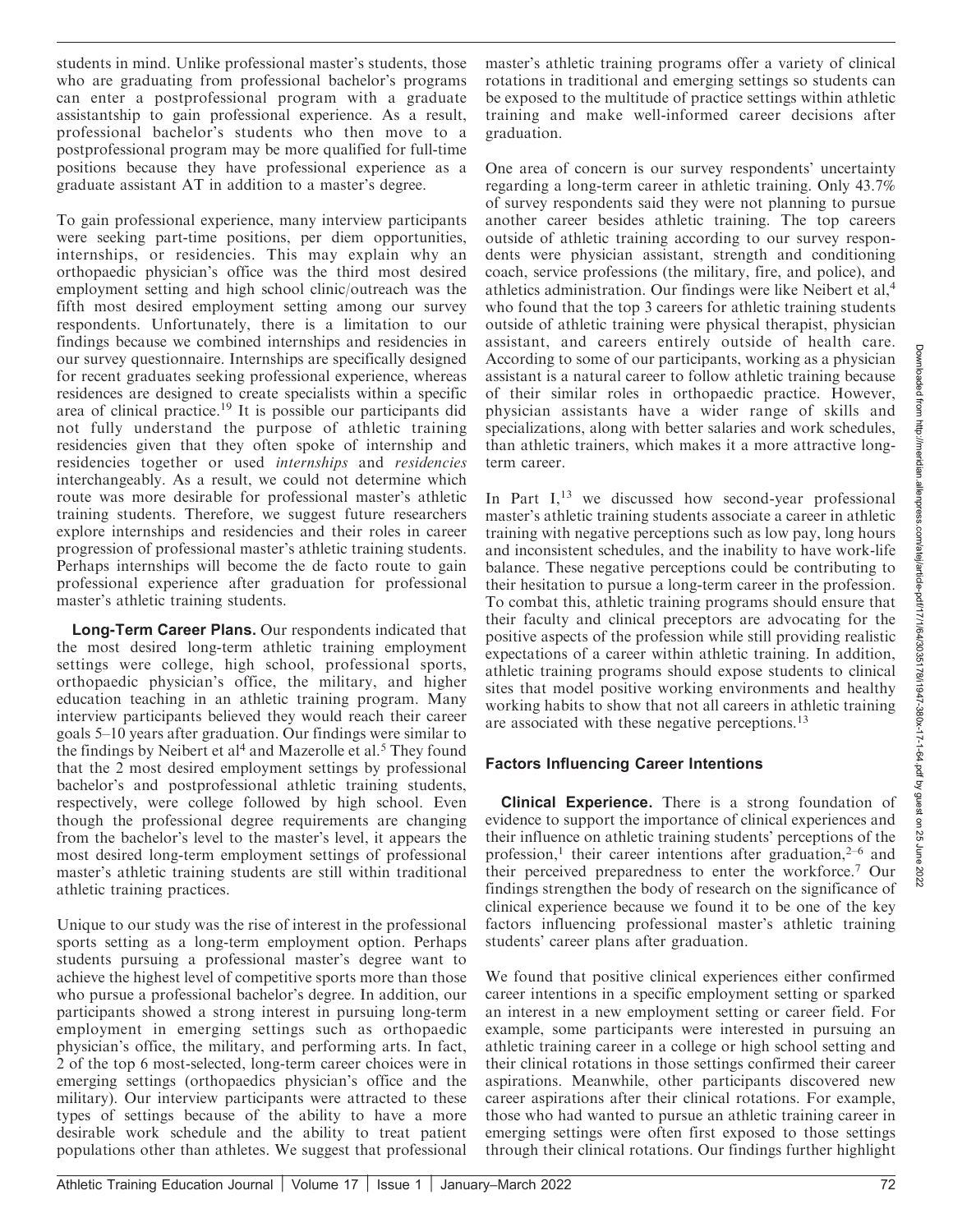the need for athletic training programs to expose students to a variety of clinical rotations in traditional and emerging athletic training practice settings. Furthermore, we encourage athletic training educators to ask students their career interests at the start of their professional program to design clinical experiences that allow them to explore potential careers in their setting(s) of interest.

Our findings from Part  $I^{13}$  and the findings of this study show the importance of choosing clinical sites that emulate the work-life balance, peer support, and positive work environments so students can properly socialize into the profession and learn about the professional roles and responsibilities of ATs. However, if clinical sites do not have the qualities listed above, it can lead to negative clinical experiences that have a detrimental effect on students' career intentions. In fact, our findings suggest that negative clinical experiences often caused our participants to avoid employment in specific settings after graduation. For example, some of our participants who had negative clinical experiences during their college football rotations did not want to pursue a career as a college AT. Sometimes, our participants' negative clinical experiences even made them question a long-term career in athletic training and led them to consider careers in other health care professions. Bowman et al<sup>6</sup> shared similar findings with postprofessional athletic training students. They found that negative clinical experiences as a graduate assistant drove students to change their career goals, and many of them pursued different careers entirely. It appears that regardless of the level of athletic training education (ie, bachelor's, master's, or postprofessional), clinical experiences have the same impact on athletic training students' career intentions after graduation. Therefore, athletic training programs should be intentional about the types of clinical experiences they provide for students and should try to provide clinical sites that provide positive clinical experiences and promote long-term retention in the profession.

Mentorship. The mentorship our participants received from their clinical preceptors and faculty members was another influential factor contributing to their career intentions. As previously identified in the literature, mentorship plays a foundational role in the professional socialization process of athletic training students,3,7,20,21 the development of their career intentions,  $3,4,20,22$  and their preparedness to enter the profession after graduation.<sup>7</sup> It is clear that our participants and the participants in previous studies $20.21$  were equally affected by the mentorship they received during their professional education.

When describing the mentorship they received from their clinical preceptors, our participants shared experiences of their preceptors developing their clinical skill set and preparing them for professional practice. Preceptors are critical socializing agents given that they teach athletic training students the skills required to be an AT as well as model and teach the roles and responsibilities of an AT in professional practice.3,7,20,21 According to Mazerolle and Benes,<sup>7</sup> effective preceptor mentorship is defined by those who instill confidence in their students, model socializing behaviors, and prepare students to handle responsibilities of an AT in professional practice. Our participants identified similar qualities in the preceptors whom they considered to be mentors. For example, they often spoke of clinical ''autonomy'' and ''building confidence'' when describing how they were mentored by their preceptors.

In addition, our participants viewed many of their preceptors as "role models." According to Pitney and Ehlers, $20$  an athletic training student identifying preceptors as role models was considered a key component of successful mentorship. Mazerolle and Benes<sup>7</sup> further defined role models as individuals who model socializing behaviors of the profession. We found evidence of preceptors acting as role models to our participants because they explained how they wanted to emulate their preceptors in their future professional practice. Those preceptors often demonstrated socializing behaviors by sharing real-life expectations of the profession while modeling healthy working habits such as work-life balance and the ability to have a family during their career. Our findings further support the previous literature<sup>20,21</sup> on the significance of mentorship in the clinical setting. Athletic training educators should identify and match students with clinical preceptors whom they believe will be best suited to mentor them. In addition, educators should provide their preceptors with the skills and knowledge necessary to succeed as educators and mentors during preceptor training.

In addition to clinical preceptors, our participants believed the mentorship they received from their athletic training faculty members was also influential to their career intentions. Our participants shared experiences of their program directors and clinical education coordinators discussing different career opportunities with them, helping them create career plans, and creating networking opportunities for them to connect with other professionals in and outside of athletic training. Whereas they also assisted in the professional socialization process of athletic training students, it appears their most significant impact was on the various ways they mentored students as they navigated potential career opportunities during their professional education. Our results are supported by Neibert et al<sup>4</sup> and Mazerolle et al,<sup>3</sup> who found that faculty support was critical for undergraduate athletic training students as they considered their career plans after graduation. Athletic training educators should continue to mentor athletic training students as they explore various career paths during their professional education and create opportunities for students to network with professionals in settings in which they are interested. Mentorship should continue postgraduation to help newly certified ATs transition to practice, build professional networks, and explore postprofessional career opportunities.

#### Limitations and Future Research

Our response rate of 16.2% should be considered a small sample of the entire population of second-year professional master's athletic training students. In addition, 82% of our survey respondents were women. Therefore, future research using larger samples that better represent the gender ratio in professional master's athletic training program may lead to robust and generalizable results. To our knowledge, our study was the first to examine the career intentions of second-year professional master's athletic training students. We gained valuable insight, but more research is warranted. Future research should examine professional master's athletic training students' long-term retention rates in the athletic profession because we only provided an indirect measure of